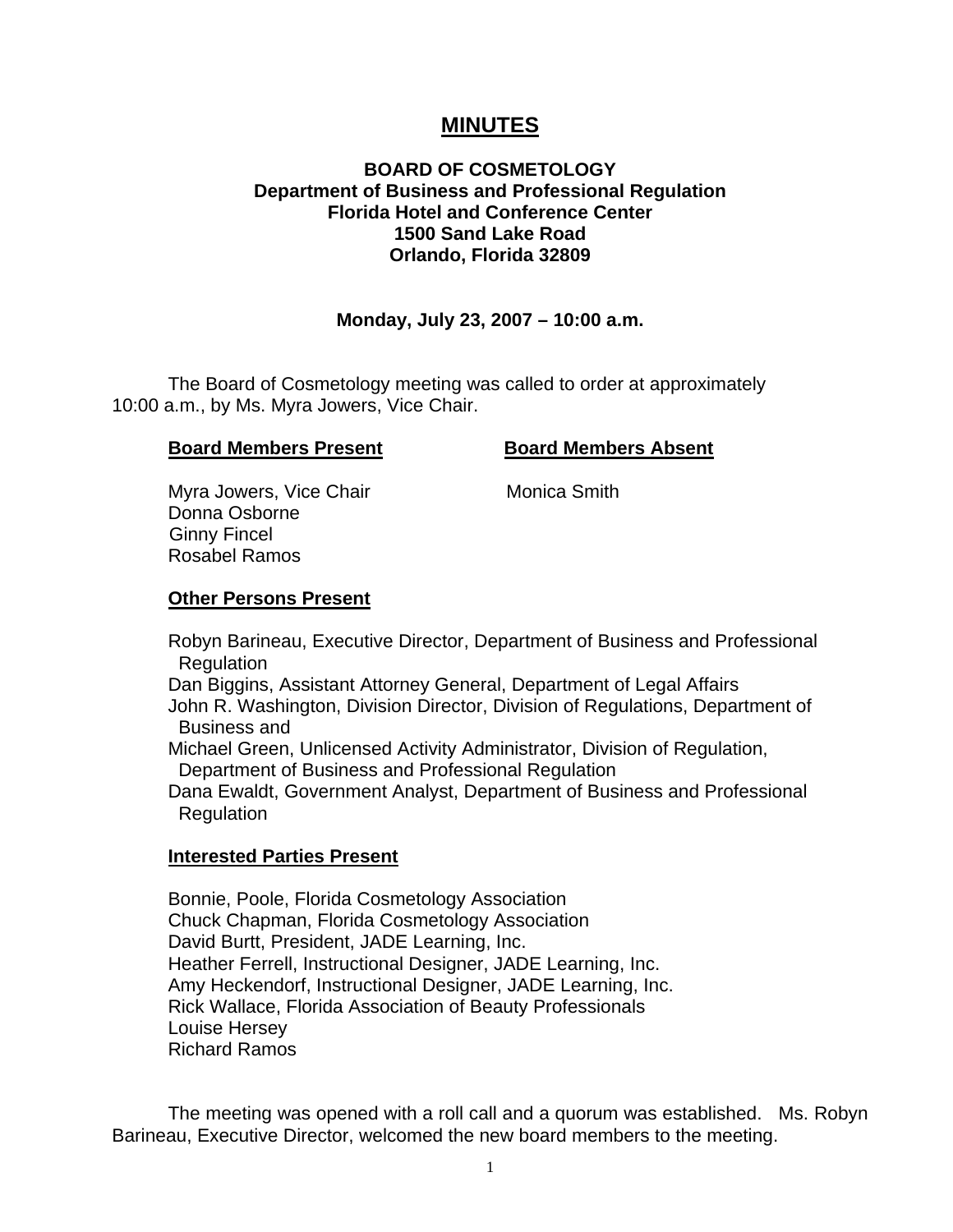# **Approval of Minutes: June 3, 2007**

Ms. Donna Osborne moved to approve the minutes from the June 3, 2007, board meeting. Ms. Ginny Fincel seconded the motion to approve the minutes and the motion passed unanimously.

# **Applications**

# **Applications for Hair Braiding Courses**

Jacksonville Beauty Institute

 After review and discussion of the course application, Ms. Osborne moved to deny the application since the information contained in the course outline is incomplete, the course outline and objective do not comply with Florida cosmetology sanitation requirements and based on the reference to "selecting a treatment" in the course objective since a hair braider is not authorized to treat diseases or disorders of the scalp. Vice Chair Jowers seconded the motion and the motion passed unanimously.

Cassandra's Braiding Academy

 After review and discussion of the course application, Ms. Osborne moved to deny the application based on information contained in the course objective in relation to "treatments" of scalp diseases and disorders since a hair braider is not authorized to treat diseases or disorders of the scalp. Ms. Fincel seconded the motion and the motion passed unanimously.

#### **Initial HIV/AIDS Course Applications**

Vutram, Inc.

 Ms. Barineau noted that the course completion certificate is missing the course number reference. Ms. Osborne moved that the board approve the course application with the contingency of correcting the course completion certificate by including the course number. The correction must be submitted to the Executive Director within 30 days of the date of the order for approval. Ms. Fincel seconded the motion. The motion passed unanimously.

# **Continuing Education Course Applications**

 Nadine Forbes, Inc., Anatomy of Facial Expression – 2 Hours Home Study/Video After review and discussion, Ms. Osborne moved that the board approve the provider application and the course application. Ms. Fincel seconded the motion and the motion passed unanimously.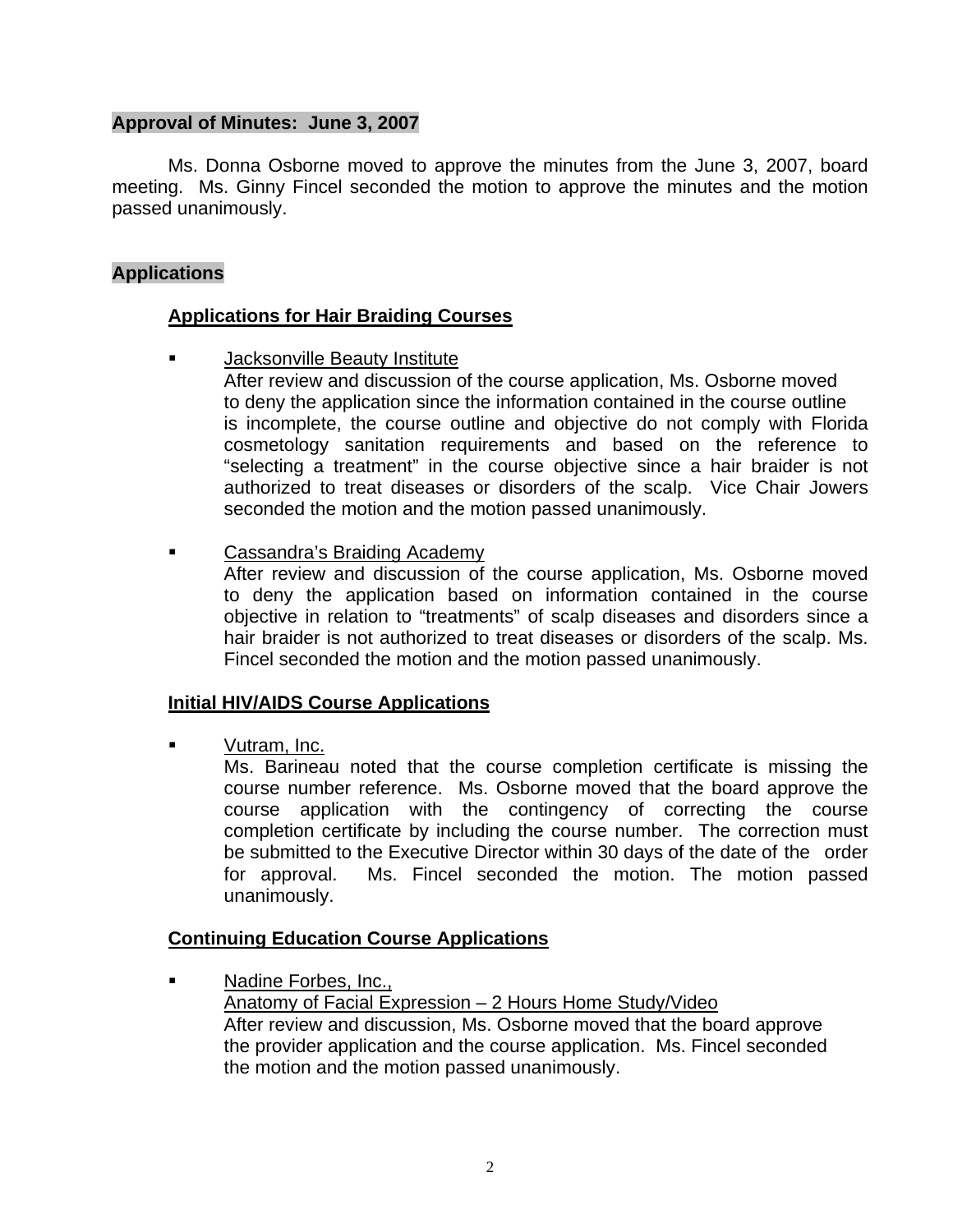- Modern Salon Learning Advanced Highlighting Techniques – 1 Hour Internet After review and discussion, Ms. Osborne moved that the board approve the course application. Ms. Fincel seconded the motion. The motion passed unanimously.
- Modern Salon Learning Corrective Color – 1 Hour Internet After review and discussion, Ms. Osborne moved that the board approve the course application. Vice Chair Jowers seconded the motion. The motion passed unanimously.
- **Example 21 Modern Salon Learning**  Best Blondes – 1 Hour Internet After review and discussion, Ms. Osborne moved that the board approve the course application. Ms. Fincel seconded the motion. The motion passed unanimously.

**JADE Learning** 

 Chemical Basics of Hair, Skin and Nails – 2 Hours Internet Present for the meeting and representing JADE Learning were Mr. David Burtt, President, Ms. Heather Ferrell, Instructional Designer, and Ms. Amy Heckendorf, Instructional Designer. After review and discussion of the course material, Ms. Osborne moved that the board approve the provider application and the course application. Ms. Fincel seconded the motion. The motion passed unanimously.

JADE Learning

 CSI: Sanitation & Sterilization - Solve the Case – 3 Hours Internet After review and discussion, Ms. Osborne moved that the board approve the course application with minor changes to the curriculum. In the investigation portion of the case scenarios, Ms. Osborne noted several inappropriate usages of the word "diagnosis" and suggested using the word "recognize" instead since a Florida cosmetology licensee or registrant is not authorized to diagnose. Ms. Osborne noted product names mentioned throughout the case scenarios. Mr. Burtt verbally agreed to remove the product references and replace the word diagnosis as noted by Ms. Osborne. Ms. Fincel seconded the motion. The motion passed unanimously.

 JADE Learning Going Green! Environmental Issues in Cosmetology – 1 Hour Internet Ms. Fincel moved that the board approve the course material as presented. Ms. Osborne seconded the motion. The motion passed unanimously.

**JADE Learning**  (HIV/AIDS Today – 2 Hours Internet) Ms. Osborne moved that the board approve the course material as presented Ms. Fincel seconded the motion and the motion passed unanimously.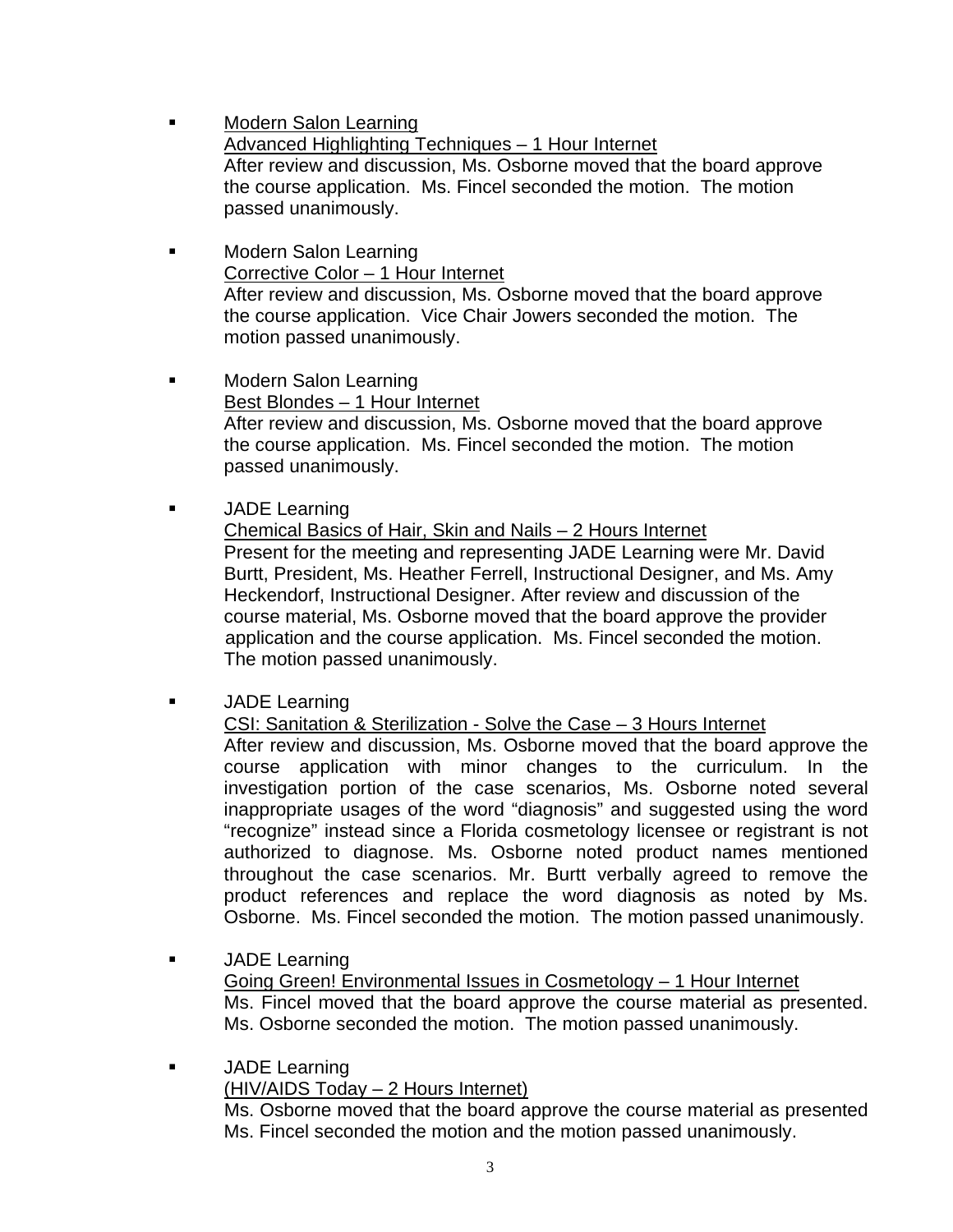**JADE Learning** 

 The Perfect Style – 4 Hours Internet Ms. Osborne moved that the board approve the course material as presented. Ms. Fincel seconded the motion and the motion passed unanimously.

- JADE Learning The Perfect Style, Home Study – 4 Hours Home Study Ms. Osborne moved that the board approve the course material as presented. Ms. Fincel seconded the motion and the motion passed unanimously.
- **JADE** Learning Rule the Business, Know the Laws - 2 Hours Internet Ms. Osborne moved that the board approve the course material as presented. Ms. Fincel seconded the motion and the motion passed unanimously.
- **JADE Learning**  Techniques for Dimensional Color - 4 Hours Internet Ms. Osborne moved that the board approve the course material as presented. Ms. Fincel seconded the motion and the motion passed unanimously.

# **JADE Learning**

 What You Should Know About Worker's Compensation - 1 Hour Internet Ms. Osborne moved that the board approve the course material as presented. Ms. Fincel seconded the motion and the motion passed unanimously.

**JADE** Learning

 Work Safe – OSHA for Cosmetologists – 1 Hour Internet Ms. Osborne moved that the board approve the course material as presented. Ms. Fincel seconded the motion and the motion passed unanimously.

 Go To Learn, LLC., d/b/a FAB (Formerly Known as North Florida Cosmetology Institute) AAA Continuing Education for Salon Professionals – 16 Hours Home Study & Internet Ms. Osborne moved that the board deny the renewal course application

based on inconsistencies of copyright editions and current updates of the reference materials. Vice Chair Jowers seconded the motion. The motion passed unanimously.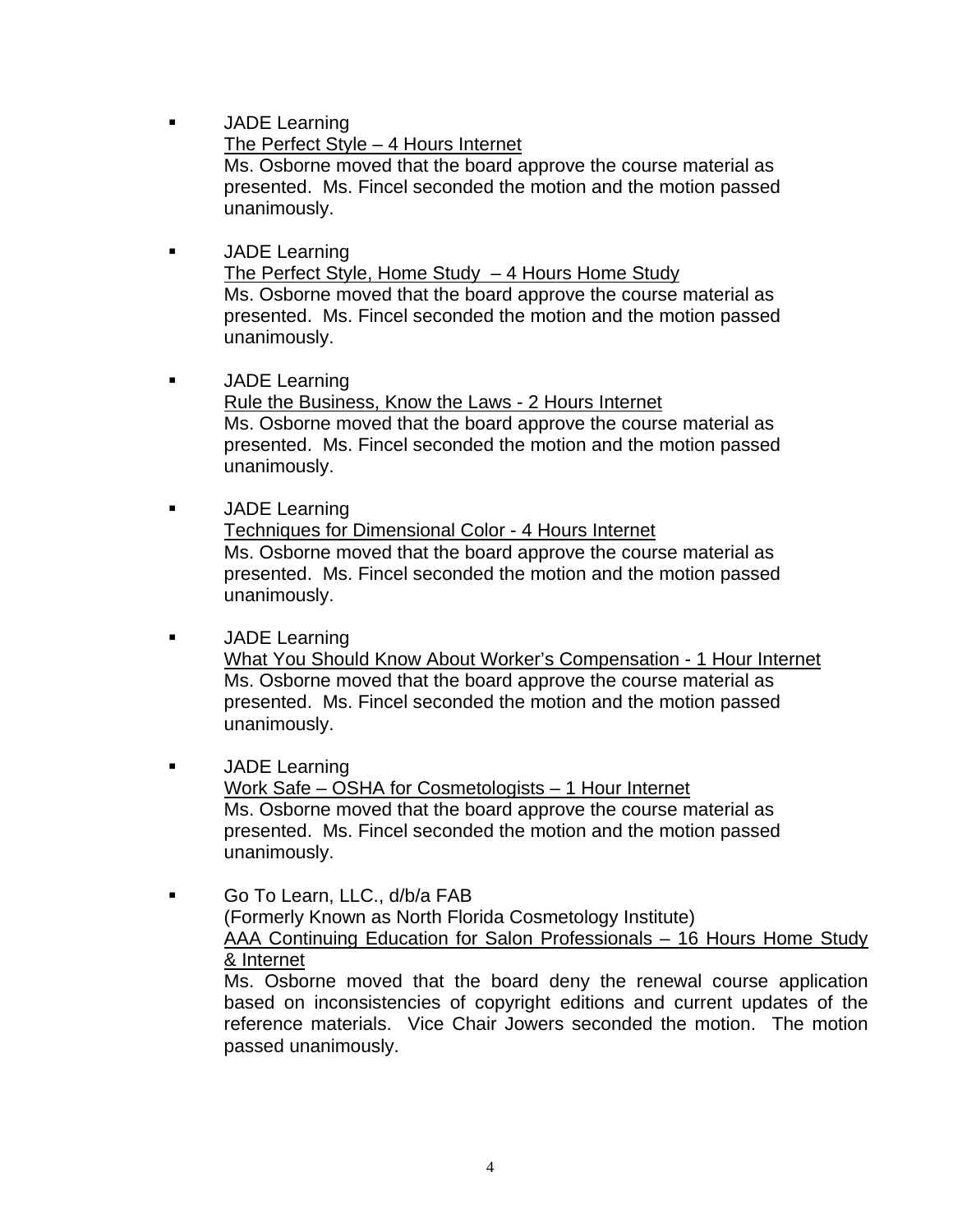Go To Learn, LLC., d/b/a FAB (Formerly Known as North Florida Cosmetology Institute) HIV/AIDS Awareness – 2 Hours Home Study & Internet Ms. Osborne moved that the board deny the renewal course application based on inconsistencies of copyright editions and current updates of the reference materials. Vice Chair Jowers seconded the motion. The motion passed unanimously.

## **Applications for Body Wrapping Courses**

- ASM Beauty World Academy
	- Ms. Barineau reminded the board that they denied the body wrapping course application at their July 3, 2007, board meeting due to inch loss claims stated in the lesson objective. ASM Beauty World Academy resubmitted the course material with the inch loss claims removed. Ms. Osborne noted in the Chapter 1 of the outline the phrase "learn how to treat people with HIV/AIDS" could be misleading. Ms. Fincel suggested "living and working with HIV/AIDS" as a replacement. Ms. Osborne moved that the board approve the application course materials with a contingency of the replacing the misleading phrase in Chapter 1 of the course outline and that the correction be submitted to the Executive Director within 30 days. Ms. Fincel seconded the motion and the motion passed unanimously.

#### **Committee Reports**

# **Continuing Education Committee – Ginny Fincel, Chair**

Vice Chair Jowers appointed Ms. Fincel to fill the Continuing Education Committee Chair position.

# **Rules Committee – Donna Osborne, Chair**

Ms. Osborne had no additional report at this time.

#### **Legislative Committee – Donna Osborne, Chair**

 Ms. Osborne reported that she understands the cosmetology bill proposed during the 2007 Legislative Session will again be presented during the 2008 Legislative Session. Ms. Osborne mentioned that the proposed Hair Technician license was most objectionable in the 2007 legislation.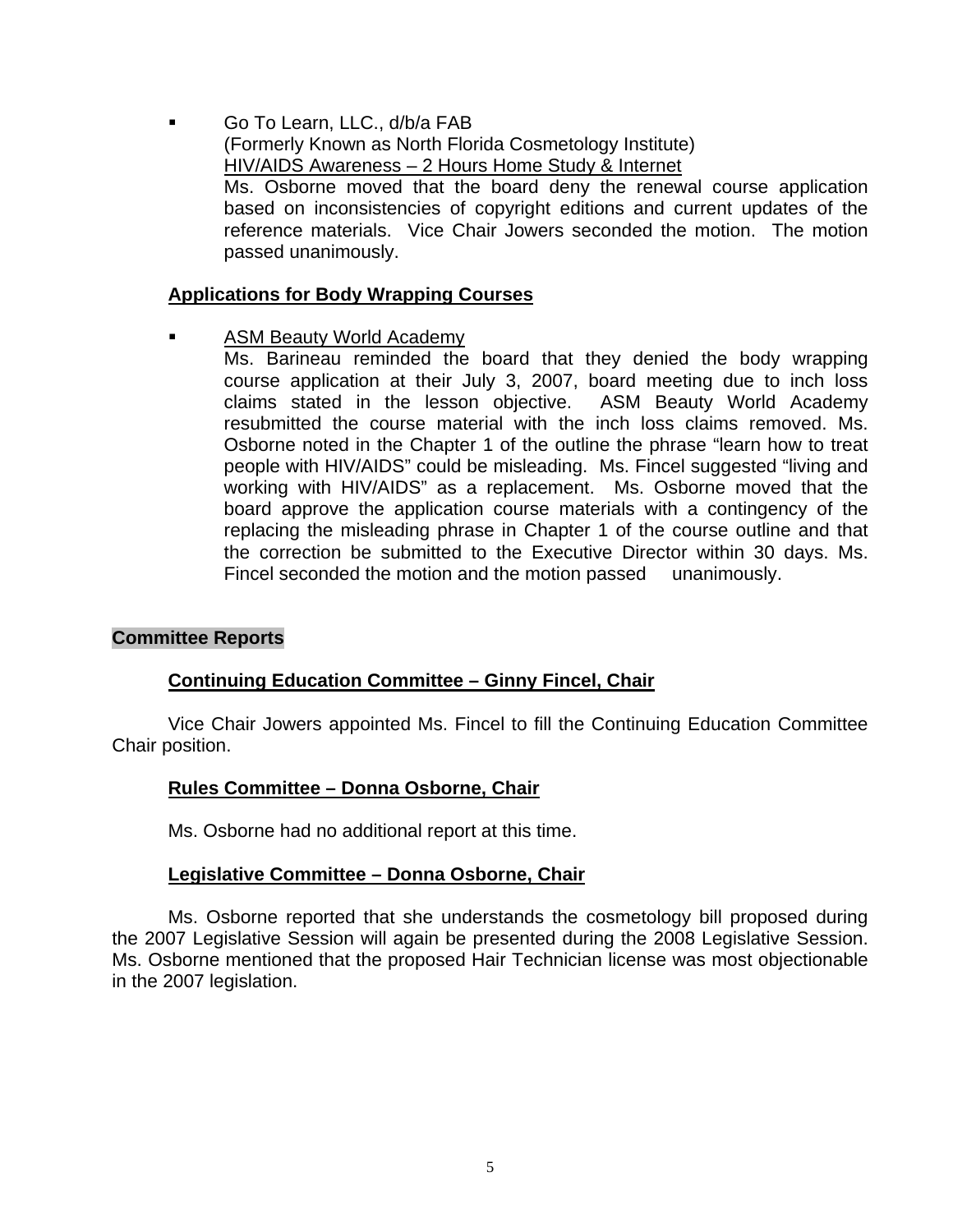## **Old Business**

## **Proposed Biennial Salon Inspection Program**

 Mr. John Washington, Director, Division of Regulation addressed the board regarding the proposed biennial salon inspection program. He stated that by amending their Rule and allowing inspectors to conduct salon inspections at least once every two years will increase the effectiveness of the program and allow the inspectors more flexibility to focus on unlicensed activity sweeps, stings and MMA initiatives. It will also provide a better opportunity to follow up with the salons not in compliance generally within four months after an inspection. Mr. Washington added that one-half of the salons will be inspected one year and the other half will be inspected the following year and that new salons will be inspected within 60 days after a salon license has been issued. The newly reformatted program will allow inspectors the ability to dedicate more time at each inspection and give them the opportunity to inform the salon owners and employees of new law or rule changes as well as random inspection scheduling would help curtail "word spreading" throughout a particular area while other inspections are being conducted. A listing of delinquent and suspended salons will be followed up on after renewal periods. Inspectors will partner with local law enforcement to work compliance in all salons. Director Washington thanked the board and expressed his appreciation for their willingness to move in this direction.

#### **New Business**

#### **Update Of Proposed Sanitation Flyer for Salons**

 Ms. Barineau provided the board with a draft version of the proposed consumer protection flyer for salons from the department's communication office. Vice Chair Jowers stated that the notice should be condensed or reduced and suggested using bulleted information particularly in regards to the foot bath sanitation procedures. Ms. Osborne suggested adding graphics to the flyer. Ms. Barineau stated that she will make some minor edits. The board would like to require salons to post this flyer in a conspicuous place visible to the public much like the display of documents and display of the latest inspection sheet requirements.

#### **New Business**

#### **Unlicensed Activity Campaign**

 Mr. Michael Green, Unlicensed Activity Administrator, Division of Regulations, presented an overview of the department's unlicensed activity program. Mr. Green stated that each regional investigative office will conduct at least two sweeps per month in suspected unlicensed activity areas. Mr. Green informed the board that a public service announcement will be created and aired relating to the combating of unlicensed activity and sanitation requirements in the cosmetology and barbering professions. Mr. Green asked the board to provide him with their top three consumer protection concerns, which are: (1)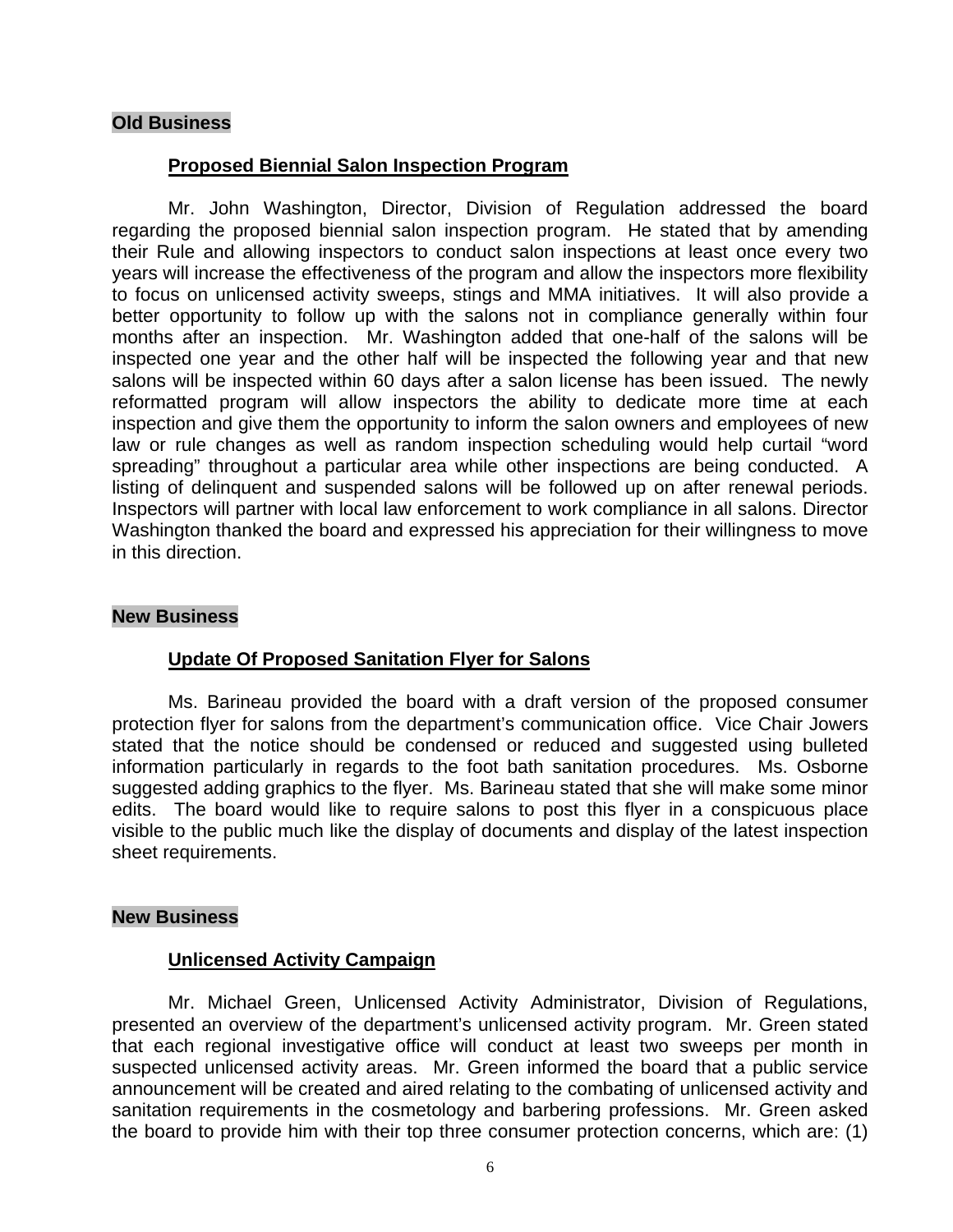sanitation requirements between customers with special attention to foot baths; (2) prohibited use of methyl methacrylate (MMA); and (3) unlicensed activity. Mr. Green will provide additional information relating to the unlicensed activity program and related efforts at a later meeting.

# **Other Business**

# **Executive Directors Report**

 Financial Report, March 31, 2007 - Operating Account Financial Report, March 31, 2007 - Unlicensed Activity Account

 As of March 31, 2007, the combined balance in the board's operating and unlicensed activity account was approximately \$15,000.

## Hair Braider, Hair Wrapper and Body Wrapper Continuing Education Initiative

 Ms. Barineau informed the board of the department's efforts to bring hair braiding, hair wrapping and body wrapping registrants whose registrations expire on October 31, 2007, into compliance with the 100% renewal continuing education initiative. She will provide an update of the project progress at the next meeting.

# National Accrediting Commission of Cosmetology Arts & Sciences, Inc. (NACCAS) Newsletter - Volume 3 No. 3

 Ms. Barineau informed the board that the National Accrediting Commission of Cosmetology Arts and Sciences Newsletter was included in the agenda for informational purposes.

# Complaints and Investigative Statistics Report July 2006–May 2007

 Ms. Barineau informed the board that the complaints and investigative statistics report for July 2006 through May 2007 was included in the agenda for informational purposes.

# National Interstate Council of State Boards of Cosmetology, Inc. (NIC) Newsletter April/May/June Volume 63 No. 2

 Ms. Barineau informed the board that the National Interstate Council of State Boards of Cosmetology Newsletter was included in the agenda for informational purposes.

# **Board Attorney's Report**

#### Proposed Draft to Rule 61G5-20.003, F.A.C. – Inspections

 Mr. Dan Biggins, Assistant Attorney General, informed the board that if the rule amendment continues to progress without objection, it should become effective within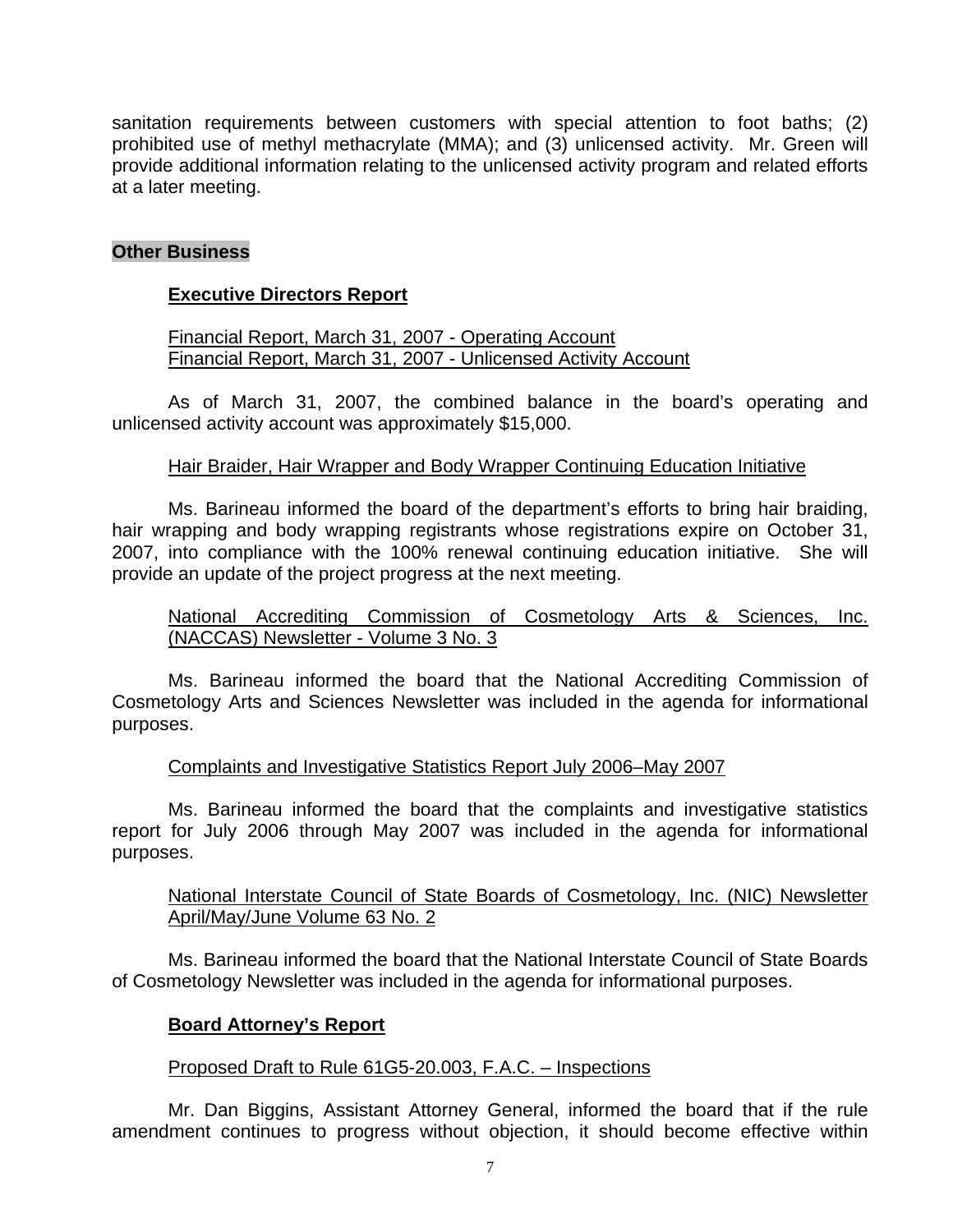approximately 60 days.

# **Bureau of Education and Testing**

## Examination Strength and Weakness Report Update

 The department's Bureau of Education and Testing provided an example of an examination strength and weakness report which the testing vendor, Promissor, provides to the Ohio State Board of Cosmetology examination candidates. The score report is two pages long so that examination strengths and weaknesses are reported to passing candidates on a separate page and could be detached by the candidate. Ms. Barineau indicated that the report would not be as detailed as the example provided however the report would show the strength and weakness areas. The board approved the report format and requested Ms. Barineau advise the Bureau of Education and Testing to have Promissor begin providing the passing cosmetology examination candidates with the strength and weakness report on a detachable second page.

## **Board Member Comments**

Ms. Osborne welcomed Ms. Ginny Fincel and Ms. Rosabel Ramos to the board.

## **Chairperson Comments**

Vice Chair Jowers also welcomed the new board members.

 Ms. Jowers reminded the board that she and Ms. Osborne will be attending the National Interstate Council of State Boards of Cosmetology annual conference in Rapid City, South Dakota, from August 25-27, 2007, and that she will provide the board with a report of the conference at the next board meeting.

#### **Public Comments**

#### Email From Mr. Anthony Misco Regarding SB920

 Ms. Barineau informed the board that this correspondence was included in the agenda for information purposes.

# Email Inquiry From Mr. Ian Bary Seitman Regarding Cold Lasers

 The board office received an email inquiry regarding cold laser for use by cosmetologists in cosmetology salons. The board requested Mr. Biggins respond to Mr. Seitman's inquiry suggesting that he request a declaratory statement to address his questions.

 Mr. Rick Wallace, co-Executive Director of the Florida Association of Beauty Professionals (FAB), introduced himself and thanked the board for the opportunity to make an appearance at the board meeting. Mr. Wallace stated that FAB continues to grow with a current membership of over 1,200. Mr. Wallace added that FAB will be partnering with the